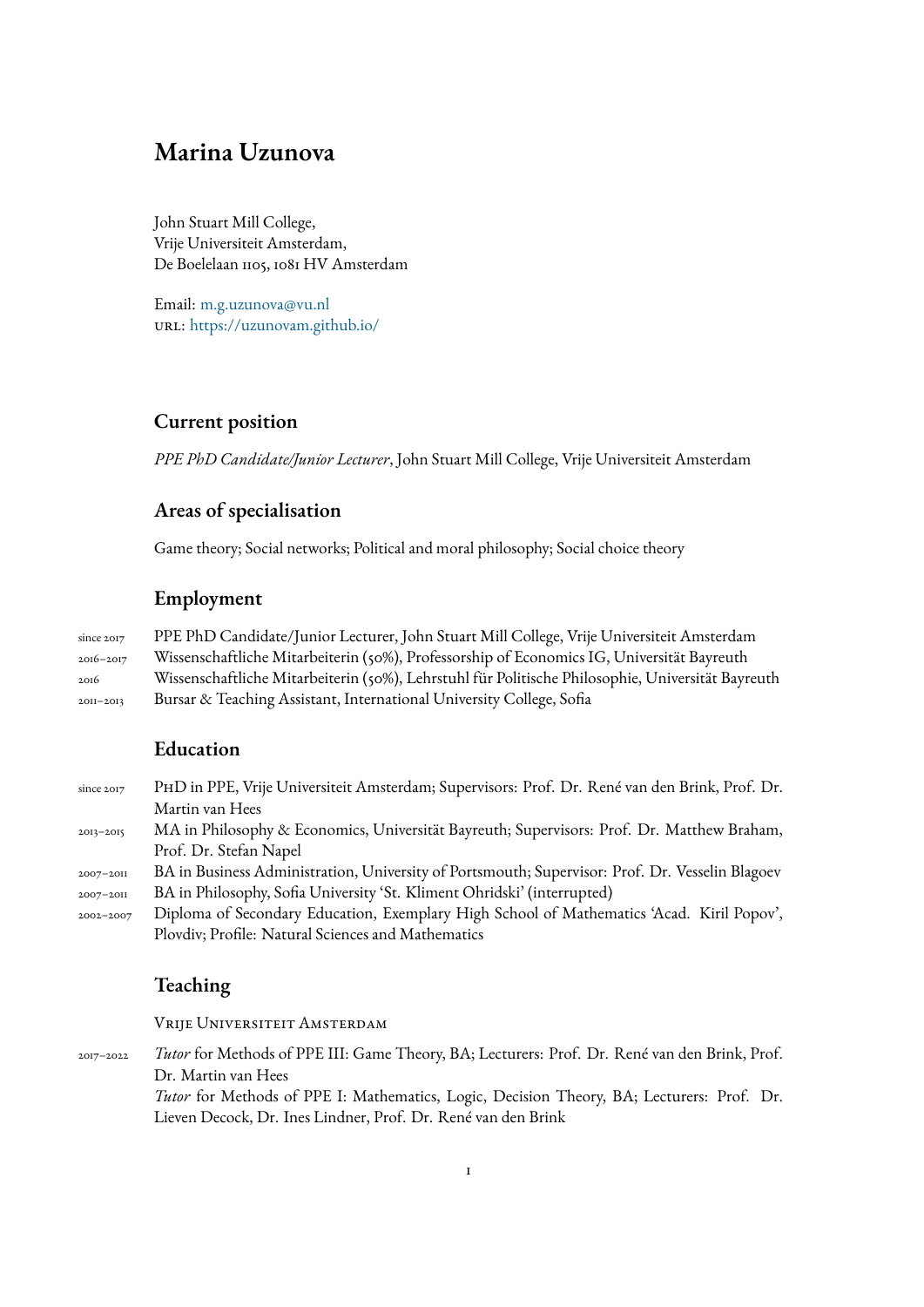*Tutor* for Institutional Economics, BA; Lecturer: Dr. Roland Luttens *Tutor* for History of Philosophy II: Plato's *Republic* & Arendt's *The Human Condition*, BA; Lecturers: Prof. Dr. Marije Martijn, Dr. Annemie Halsema *Tutor* for History of Philosophy, BA; Lecturers: Dr. Olga Lizzini, Prof. Dr. Marije Martijn 2021 Methods of PPE III: Game Theory, BA; co-taught with Prof. Dr. René van den Brink

Universität Bayreuth

2016–2017 Representation and Redistribution: Theory and Evidence, BA Introduction to Cooperative Game Theory, BA 2015–2016 Concepts and Measures of Voting Power, BA *Tutor* [for Introduction to Political Philosophy, BA; Lectur](https://uzunovam.github.io/files/syllabi/RR_Syllabus.pdf)er: Prof. Dr. Matthew Braham

# **[Supervision](https://uzunovam.github.io/files/syllabi/CMVP_Syllabus.pdf)**

2017 Antonio Rahn, BA; Universität Bayreuth; Thesis: "Power and representation in the Lebanese Parliament"

#### **Service to the profession**

Universiteit Amsterdam, University of Amsterdam)

since 2018 Editor at the *Erasmus Journal for Philosophy and Economics* since 2019 (with Yara Al Salman) Co-organiser of the study group 'Peer-Review Circle Practical Philosophy' (OZSW) 2022 (with Frederik Van De Putte, Erica Yu, and Måns Abrahamson) Co-organiser of the graduate conference 'Formal Models of Democracy' (Erasmus University Rotterdam) 2020 (with Akshath Jitendranath, Sanne Groothuis, and Stefano Merlo) Co-organiser of the 'RANT' graduate workshop (OZSW) and the 'Amsterdam Graduate Conference in Political Theory' (Vrije

# **Publications**

Journal articles

- 2021 Penrose and the Indifferent Crowd, *Research in the History of Economic Thought and Methodology* 39B: 77–94
- 2020 (with Benjamin Ferguson) A Dilemma for Permissibility-Based Solutions to the Paradox of Su[pererogation,](https://www.emerald.com/insight/content/doi/10.1108/S0743-41542021000039B006/full/html) *Analysis* 80 (4): 723–731

#### Book reviews

forthcoming [Review of Da](https://academic.oup.com/analysis/advance-article/doi/10.1093/analys/anaa033/5901313)niel Halliday's *[The Inheritance ofWealth: Justice, Equality, and the Right to Bequeath](https://academic.oup.com/analysis/advance-article/doi/10.1093/analys/anaa033/5901313)*, *Journal of Moral Philosophy*